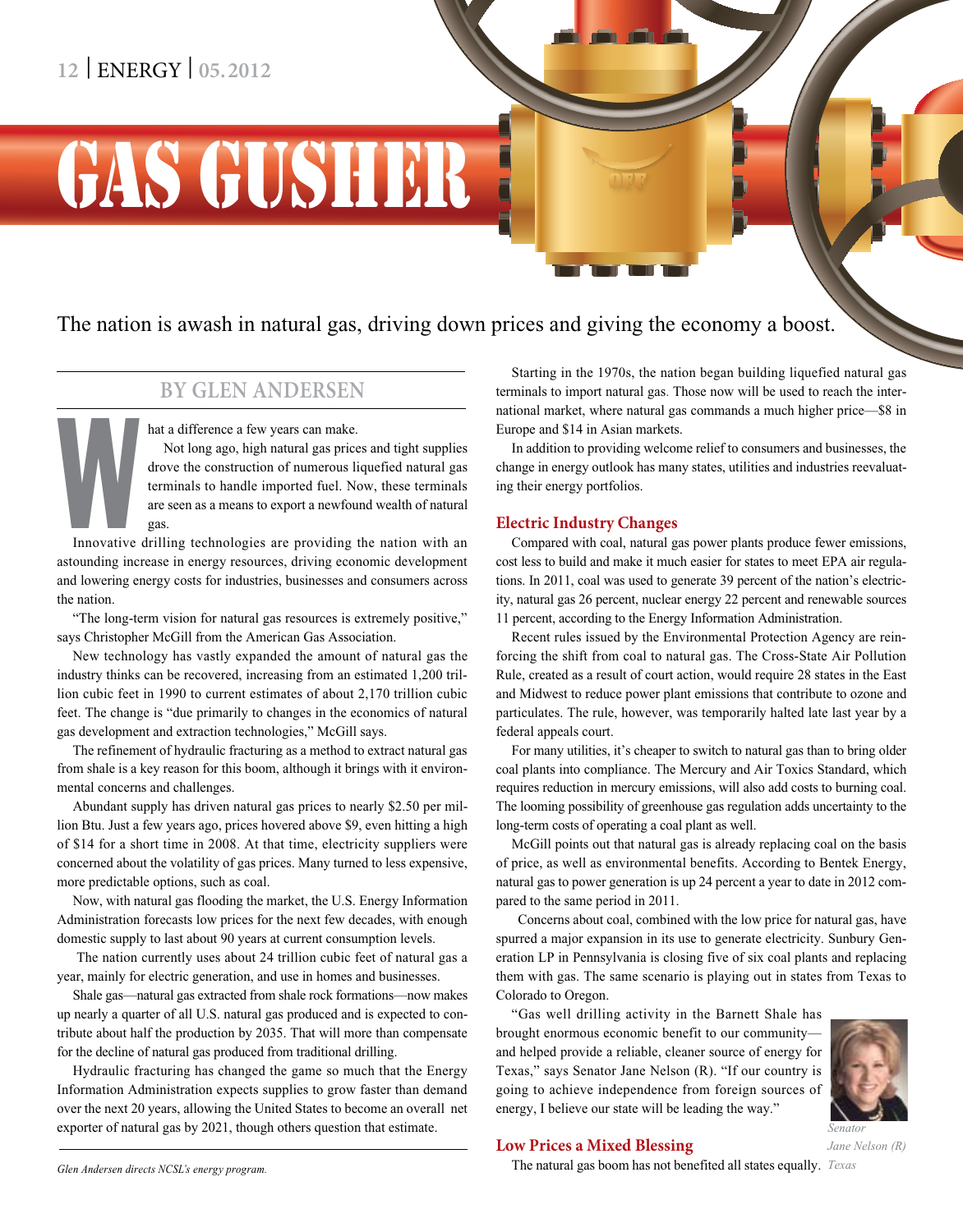**Natural Gas Marketed Production, 2010 (million cubic feet)**



Some that rely on severance taxes—calculated based on the value of natural gas that is extracted—have seen huge drops in revenue. Wyoming's severance revenues, for example, have dropped more than a \$100 million a year.

In addition, the low price has natural gas companies, such as Chesapeake Energy Corporation, slowing production and decreasing investment in gas fields.

Cheaper electricity driven by rock-bottom natural gas prices have been a mixed blessing for renewable energy development. Wind and solar energy are variable and require the support of natural gas plants or other generation sources that can adjust quickly to changes in electricity demand. The abundance of natural gas makes it easier to integrate renewable energy resources into the mix in many parts of the country. The same downward pressure on electricity prices has made it more difficult for renewable energy to compete economically.

Even with all this good news about natural gas, some warn it's not a panacea for the nation's energy needs. Although natural gas emits 30 percent to 40 percent less carbon dioxide than coal, recent research has shown that methane, a potent greenhouse gas leaked during the drilling process, may counteract some of this benefit. Also, hydraulic fracturing's potential contamination of drinking water is a major concern in some states.

#### **Driving Demand**

In Colorado, ranked seventh in the nation for natural gas production, growth in natural gas extraction led to legislation that

## **Cost of Natural Gas**

The graphic shows the enormous volatility in the price of natural gas over the past several years.



Source: U.S. Energy Information Administration, 2012.

promotes a shift from coal to natural gas by allowing utilities to recover the cost of the transition.

"We were the first in the nation to pass a clean air-clean jobs bill," says Senator Judy Solano (D), who authored the bipartisan bill designed to utilize state resources while addressing air quality issues. "We will retire several coal plants and by 2018 will see an 86 percent reduction in oxides of nitrogen and more than 80 percent reduction in mercury and sulfur dioxide. For the metro area to see that reduction in pollution is great benefit to residents."



*Senator Judy Solano (D) Colorado*

With production outstripping demand, many are looking

beyond heating and electricity to other uses for natural gas. Cleaner burning and cheaper than gasoline, natural gas is being used more and more to fuel trucks, buses and delivery vehicles. This not only takes advantage of domestic resources, but can revive local industry and improve energy security.

"Natural gas is important because it represents a significant economic engine for the state through the dollars being spent on exploration and development," says Representative Brian Ellis (R) of Pennsylvania. "It's also important because it offers the commonwealth a source of homegrown energy, helping us to reduce our dependency on foreign sources."

Many industries that rely on natural gas—petrochemicals for plastics

and other products, fertilizer and steel—are thriving. Examples include a new steel plant in Louisiana, chemical plants near the Gulf Coast, and a new denim plant built by a Brazilian company in Texas to take advantage of low electric rates.

Natural gas prices are expected to rebound eventually, as the economy ramps up, gas-powered electric generation and exports grow, and industries take advantage of this burgeoning resource.

"A diversified portfolio of fuel for electricity generation is critical to mitigate price swings in the energy market and to ensure security in our electricity grid," says Nelson. " Natural gas is a key component of that mixture, which helps keep energy prices lower for electric customers."

#### **OSL ONLINE**

Learn more about natural gas, severance taxes and hydraulic fracturing at www.ncsl.org/magazine.

*"Natural gas is important as it represents a significant economic engine for the state. ... It's also important because it offers the commonwealth a source of homegrown energy."*

> *—Representative Brian Ellis (R), Pennsylvania.*



*Brian Ellis (R) Pennsylvania*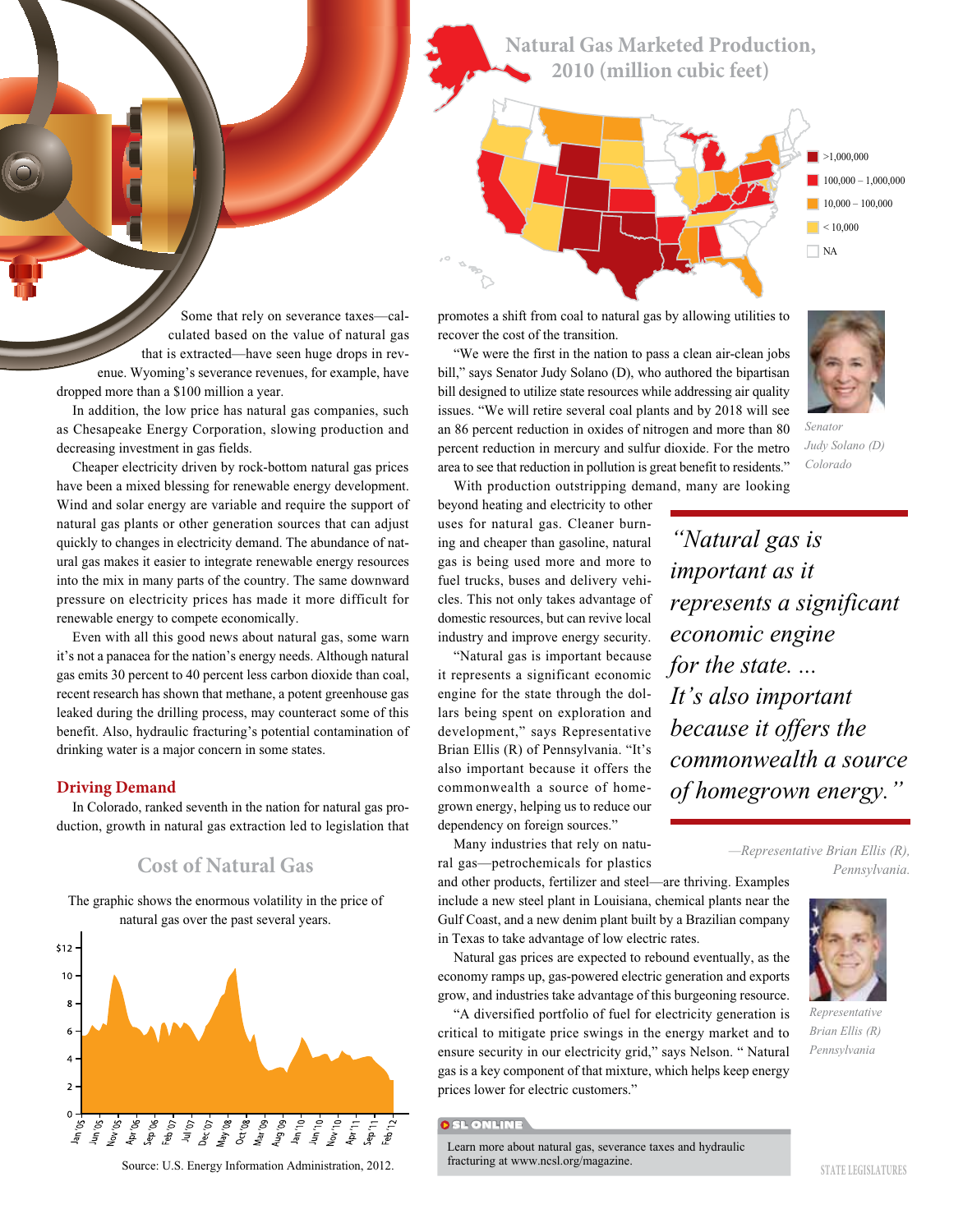## **Fracking Fracas**

A new method of extracting natural gas has yielded a bounty of supply, along with health and environmental concerns.

## **By Jacquelyn Pless**

o energy is produced without sometimes of the method without sometime method as a perfect exament of abundance of cheap natural gas alarms about how it's extracted.<br>Hydraulic fracturing, or "fracking," combined with horizo o energy is produced without some consequences. Natural gas is a perfect example. Despite the tremendous economic benefits created by the recent abundance of cheap natural gas, critics are raising

alarms about how it's extracted. Hydraulic fracturing, or

ing, is a leap forward in technology, allowing energy companies to tap into previously inaccessible resources. The technology has opened up reserves that were too expensive to develop just a decade ago. The process pumps millions of gallons of a liquid—usually water mixed with sand and chemicals underground to force open cracks in the rock so the natural gas can be removed from the shale rock formations.

Rapid expansion of fracking near densely populated areas, however, has shifted focus

> to its potential effects on public health and the environment.

"Natural gas is very important to the well-being of New Yorkers, to our econ-

*New York*

omy and, to an extent, our environment," says Kevin Cahill (D) Assemblyman Kevin Cahill (D). "While deriving more of our energy from New York sources *Assemblyman* 

would certainly serve many public policy goals, it is not something we should advance at all costs and without regard to the environmental threat."

A growing concern is the contamination of drinking water. Some fracking fluids contain hazardous chemicals that, if mismanaged, could spill into groundwater, rivers or streams. Another worry is that fracking requires large amounts of water, which could lead to damage of aquatic habitats or reduce the amount of water available for other uses. Fracking also produces wastewater that must be regulated and treated properly before it is disposed. Treatment and disposal remain a regulatory challenge.

Its effects on air quality and climate change also are concerns. During the drilling process, chemicals such as benzene and

*"Natural gas is very important to the well-being of New Yorkers [but] it is not something we should advance at all costs and without regard to the environmental threat."*

*—Assemblyman Kevin Cahill (D),* 

methane are released into the air. In fact, natural gas producers are among the largest methane-emitters in the country, according to the U.S. Environmental Protection Agency. The agency proposed a rule—not yet in effect—in July 2011 to reduce smogforming chemicals released during oil and gas production.

Wildlife and plants also may be disturbed in the process. Finally, recent rumblings in Ohio and Oklahoma have drawn

> attention to a potential link between earthquakes and pumping fracking waste into deep wells.

> The natural gas industry supports "state regulation of key environmental challenges," says Christopher B. McGill, managing director of policy analysis for the American Gas Association. The industry would like to see more collaboration between state and federal regulators, he adds.

## **Balancing Act**

The hydraulic fracturing debate has turned into a balancing act. State legislators and regulators want to protect the environment and public health, but they also recognize the benefits from the revenue the industry brings to state and local economies. A study by IHS Global Insight estimates shale natural gas production generated \$18.6 billion dollars in federal, state and local government taxes and

federal royalty revenues in 2010.

At least 137 bills in 24 states have been introduced that specifically address hydraulic fracturing, and legislation has passed in Indiana, North Carolina, Pennsylvania, South Dakota and Tennessee.

Most of the legislation this year would require better monitoring of chemicals and additives in fracking fluid, stricter disclosure of ingredients, and better monitoring of water withdrawals and waste treatment and disposal.

At least nine states already have some form of disclosure requirement, and 15 states have proposed related legislation this session. In June 2010, Wyoming became the first state to approve rules requiring public disclosure of the chemicals in fracking fluid. Colorado has the most comprehensive rule so far. It requires drillers to disclose not just chemical names, but also their concentrations.

"What I have seen is that the majority of the industry is using best practices and the minority is not," says Colorado Senator



*New York*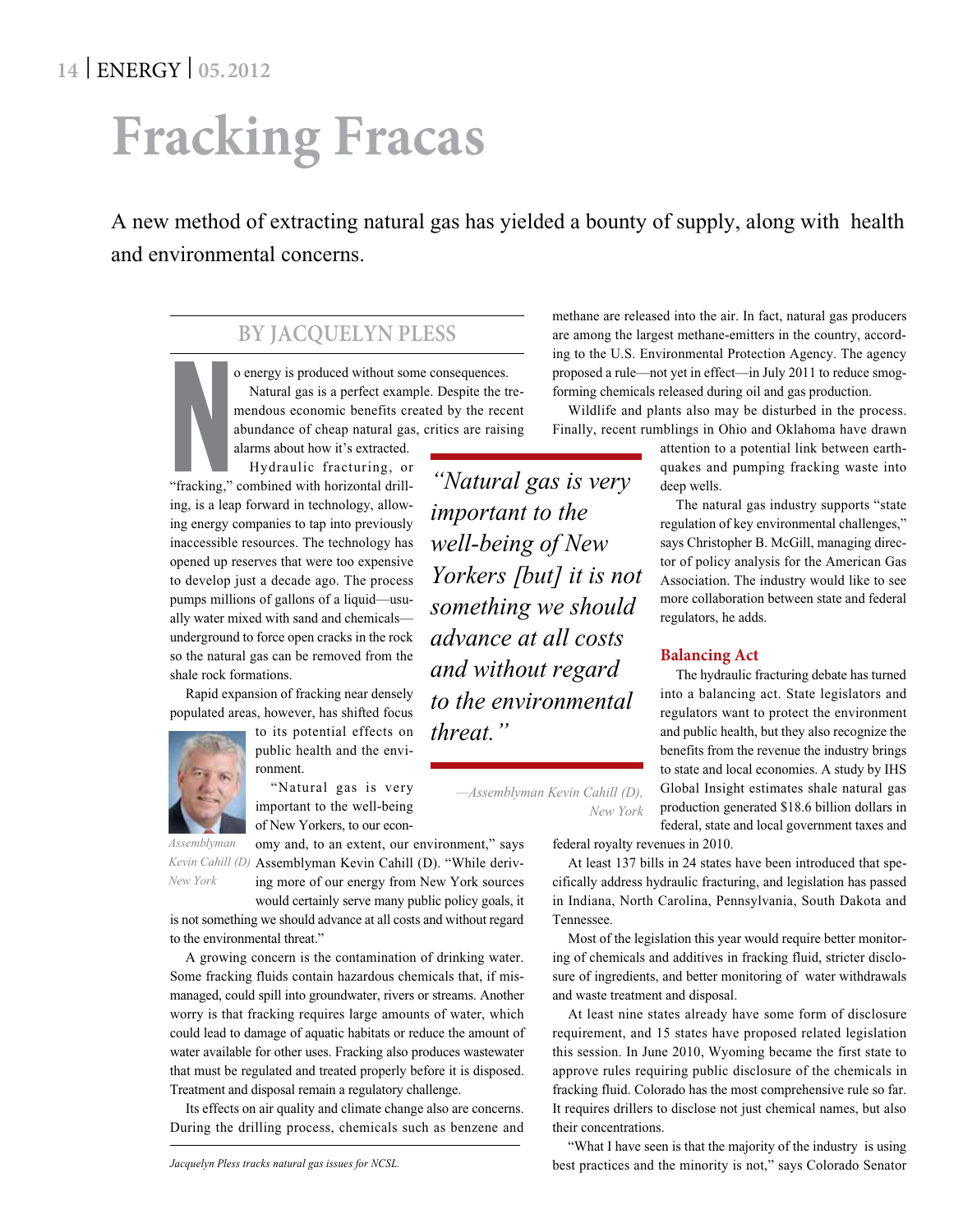## **05 .2012** | ENERGY | **15**

*Natural gas is flooding the U.S. market because of a combination of hydraulic fracturing, or fracking, and horizontal drilling. Fracking involves pumping millions of gallons of a liquid usually water mixed with sand and chemicals— underground to force open cracks in shale rock so the natural gas can be removed. Teamed with horizontal drilling techniques, it allows energy companies to tap into previously inaccessible resources. State lawmakers are concerned about health and environmental issues raised by hydraulic fracturing, and at least 137 bills in 24 states have been introduced that specifically address fracking.*

 $\overline{\mathbf{A}}$ 

**ANY**